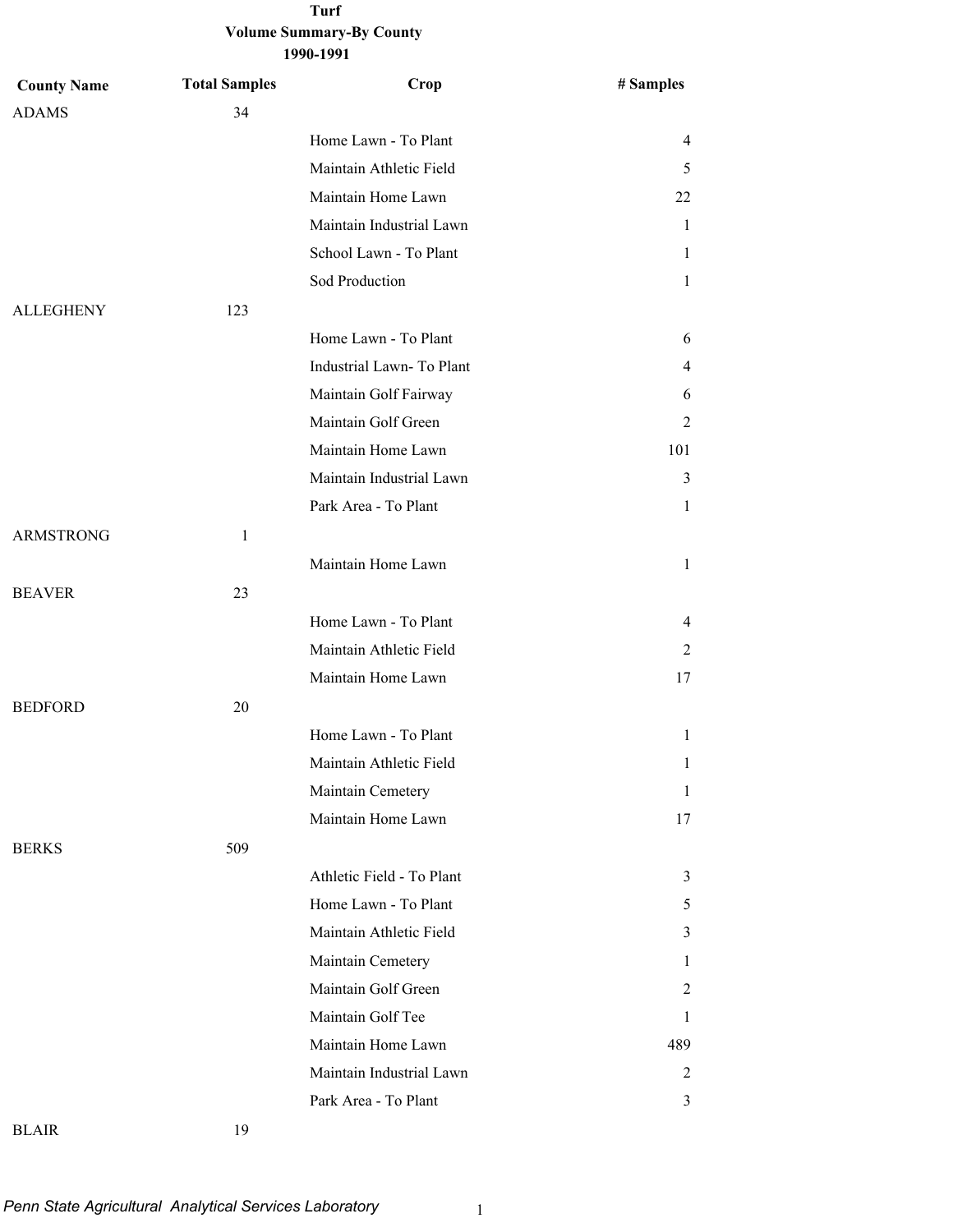**1990-1991**

| <b>County Name</b> | <b>Total Samples</b> | Crop                      | # Samples      |
|--------------------|----------------------|---------------------------|----------------|
|                    |                      | Home Lawn - To Plant      | 2              |
|                    |                      | Maintain Athletic Field   | 1              |
|                    |                      | Maintain Home Lawn        | 15             |
|                    |                      | Maintain Play Area        | 1              |
| <b>BRADFORD</b>    | 6                    |                           |                |
|                    |                      | Industrial Lawn-To Plant  | 1              |
|                    |                      | Maintain Home Lawn        | 5              |
| <b>BUCKS</b>       | 217                  |                           |                |
|                    |                      | Athletic Field - To Plant | 2              |
|                    |                      | Home Lawn - To Plant      | 15             |
|                    |                      | Industrial Lawn- To Plant | 15             |
|                    |                      | Maintain Athletic Field   | 10             |
|                    |                      | Maintain Golf Fairway     | 18             |
|                    |                      | Maintain Golf Green       | 20             |
|                    |                      | Maintain Golf Rough       | 2              |
|                    |                      | Maintain Golf Tee         | 17             |
|                    |                      | Maintain Home Lawn        | 103            |
|                    |                      | Maintain Industrial Lawn  | 3              |
|                    |                      | Maintain Park Area        | 10             |
|                    |                      | Play Area - To Plant      | 2              |
| <b>BUTLER</b>      | 57                   |                           |                |
|                    |                      | Golf Green-To Plant       | $\mathbf{1}$   |
|                    |                      | Golf Rough - To Plant     | 1              |
|                    |                      | Golf Tee - To Plant       | $\overline{c}$ |
|                    |                      | Home Lawn - To Plant      | 3              |
|                    |                      | Industrial Lawn-To Plant  | 1              |
|                    |                      | Maintain Golf Fairway     | 7              |
|                    |                      | Maintain Golf Green       | 13             |
|                    |                      | Maintain Golf Rough       | $\overline{4}$ |
|                    |                      | Maintain Golf Tee         | 7              |
|                    |                      | Maintain Home Lawn        | 18             |
| <b>CAMBRIA</b>     | 20                   |                           |                |
|                    |                      | Athletic Field - To Plant | 1              |
|                    |                      | Home Lawn - To Plant      | 2              |
|                    |                      | Industrial Lawn-To Plant  | 1              |
|                    |                      | Maintain Athletic Field   | 1              |
|                    |                      | Maintain Home Lawn        | 10             |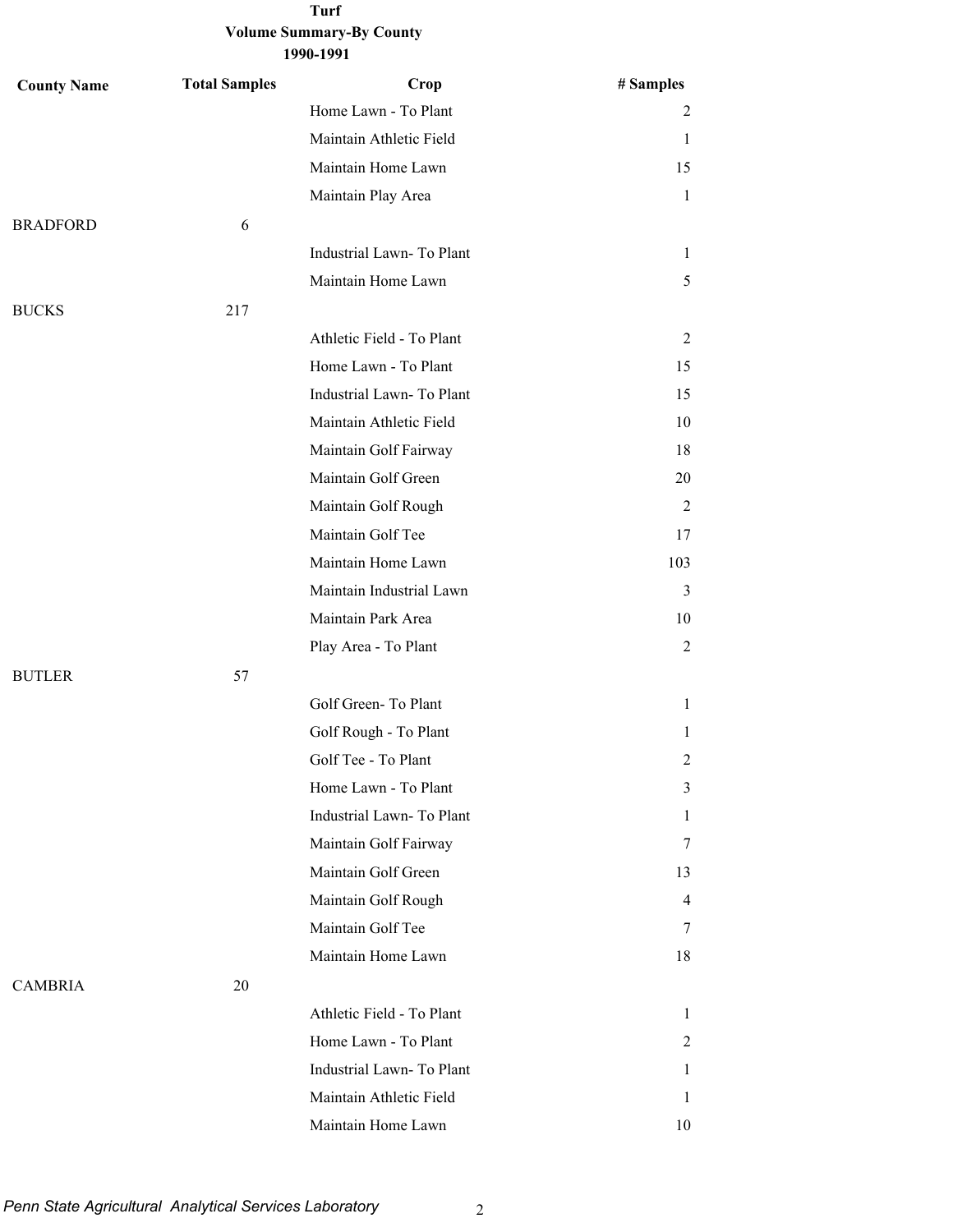| <b>County Name</b> | <b>Total Samples</b> | Crop                      | # Samples      |
|--------------------|----------------------|---------------------------|----------------|
|                    |                      | Maintain Industrial Lawn  | 3              |
|                    |                      | Maintain Park Area        | 1              |
|                    |                      | Park Area - To Plant      | $\mathbf{1}$   |
| <b>CAMERON</b>     | $\mathbf{1}$         |                           |                |
|                    |                      | Maintain Home Lawn        | $\mathbf{1}$   |
| <b>CARBON</b>      | 13                   |                           |                |
|                    |                      | Home Lawn - To Plant      | 3              |
|                    |                      | Industrial Lawn-To Plant  | $\overline{2}$ |
|                    |                      | Maintain Home Lawn        | $\tau$         |
|                    |                      | Park Area - To Plant      | $\mathbf{1}$   |
| <b>CENTRE</b>      | 52                   |                           |                |
|                    |                      | Home Lawn - To Plant      | 5              |
|                    |                      | Industrial Lawn-To Plant  | 1              |
|                    |                      | Maintain Athletic Field   | 2              |
|                    |                      | Maintain Home Lawn        | 37             |
|                    |                      | Maintain Park Area        | 1              |
|                    |                      | Maintain School Lawn      | 3              |
|                    |                      | Park Area - To Plant      | 2              |
|                    |                      | Sod Production            | $\mathbf{1}$   |
| <b>CHESTER</b>     | 143                  |                           |                |
|                    |                      | Home Lawn - To Plant      | 20             |
|                    |                      | Industrial Lawn- To Plant | $\mathbf{1}$   |
|                    |                      | Maintain Athletic Field   | 5              |
|                    |                      | Maintain Cemetery         | 1              |
|                    |                      | Maintain Home Lawn        | 106            |
|                    |                      | Maintain Industrial Lawn  | 7              |
|                    |                      | Maintain Park Area        | 3              |
| <b>CLARION</b>     | 19                   |                           |                |
|                    |                      | Home Lawn - To Plant      | 3              |
|                    |                      | Maintain Athletic Field   | 11             |
|                    |                      | Maintain Home Lawn        | $\overline{4}$ |
|                    |                      | Sod Production            | $\mathbf{1}$   |
| <b>CLEARFIELD</b>  | 17                   |                           |                |
|                    |                      | Home Lawn - To Plant      | 1              |
|                    |                      | Industrial Lawn-To Plant  | 3              |
|                    |                      | Maintain Athletic Field   | 2              |
|                    |                      | Maintain Home Lawn        | 11             |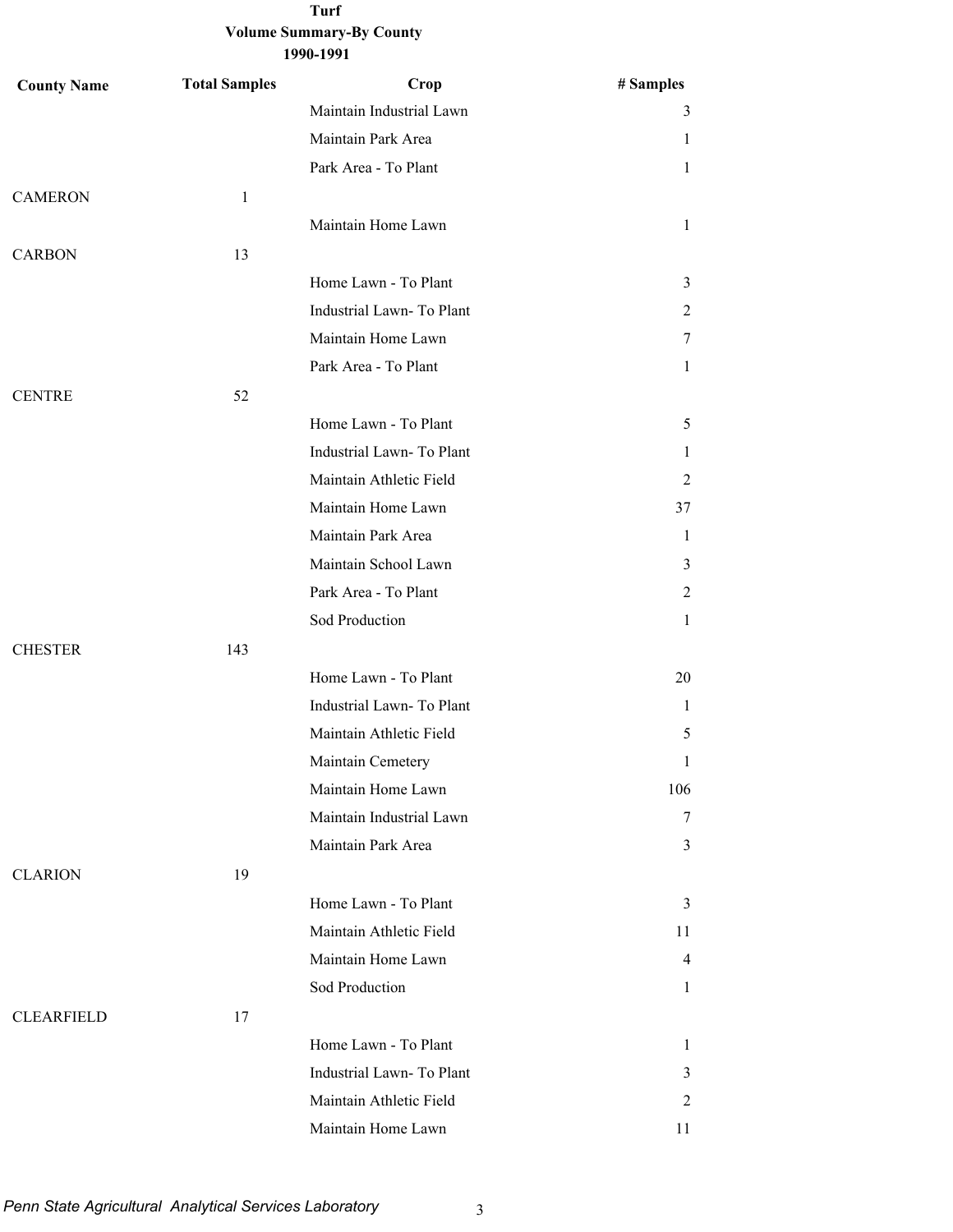| <b>County Name</b> | <b>Total Samples</b> | Crop                      | # Samples    |
|--------------------|----------------------|---------------------------|--------------|
| <b>CLINTON</b>     | $\mathbf{1}$         |                           |              |
|                    |                      | Maintain Home Lawn        | $\mathbf{1}$ |
| <b>COLUMBIA</b>    | 21                   |                           |              |
|                    |                      | Athletic Field - To Plant | 1            |
|                    |                      | Maintain Athletic Field   | 5            |
|                    |                      | Maintain Home Lawn        | 10           |
|                    |                      | Maintain Park Area        | 1            |
|                    |                      | Maintain School Lawn      | 2            |
|                    |                      | Park Area - To Plant      | 1            |
|                    |                      | School Lawn - To Plant    | $\mathbf{1}$ |
| <b>CRAWFORD</b>    | 24                   |                           |              |
|                    |                      | Home Lawn - To Plant      | 2            |
|                    |                      | Maintain Golf Fairway     | 3            |
|                    |                      | Maintain Golf Green       | 6            |
|                    |                      | Maintain Golf Tee         | 4            |
|                    |                      | Maintain Home Lawn        | 9            |
| <b>CUMBERLAND</b>  | 83                   |                           |              |
|                    |                      | Home Lawn - To Plant      | 13           |
|                    |                      | Maintain Athletic Field   | 1            |
|                    |                      | Maintain Home Lawn        | 68           |
|                    |                      | Maintain Play Area        | $\mathbf{1}$ |
| <b>DAUPHIN</b>     | 100                  |                           |              |
|                    |                      | Athletic Field - To Plant | $\mathbf{1}$ |
|                    |                      | Golf Rough - To Plant     | $\mathbf{1}$ |
|                    |                      | Home Lawn - To Plant      | 6            |
|                    |                      | Industrial Lawn-To Plant  | 2            |
|                    |                      | Maintain Athletic Field   | 1            |
|                    |                      | Maintain Golf Green       | 2            |
|                    |                      | Maintain Home Lawn        | 83           |
|                    |                      | Maintain Industrial Lawn  | 3            |
|                    |                      | Maintain Play Area        | $\mathbf{1}$ |
| <b>DELAWARE</b>    | 144                  |                           |              |
|                    |                      | Home Lawn - To Plant      | 16           |
|                    |                      | Industrial Lawn- To Plant | 6            |
|                    |                      | Maintain Athletic Field   | 24           |
|                    |                      | Maintain Golf Green       | 19           |
|                    |                      | Maintain Home Lawn        | 71           |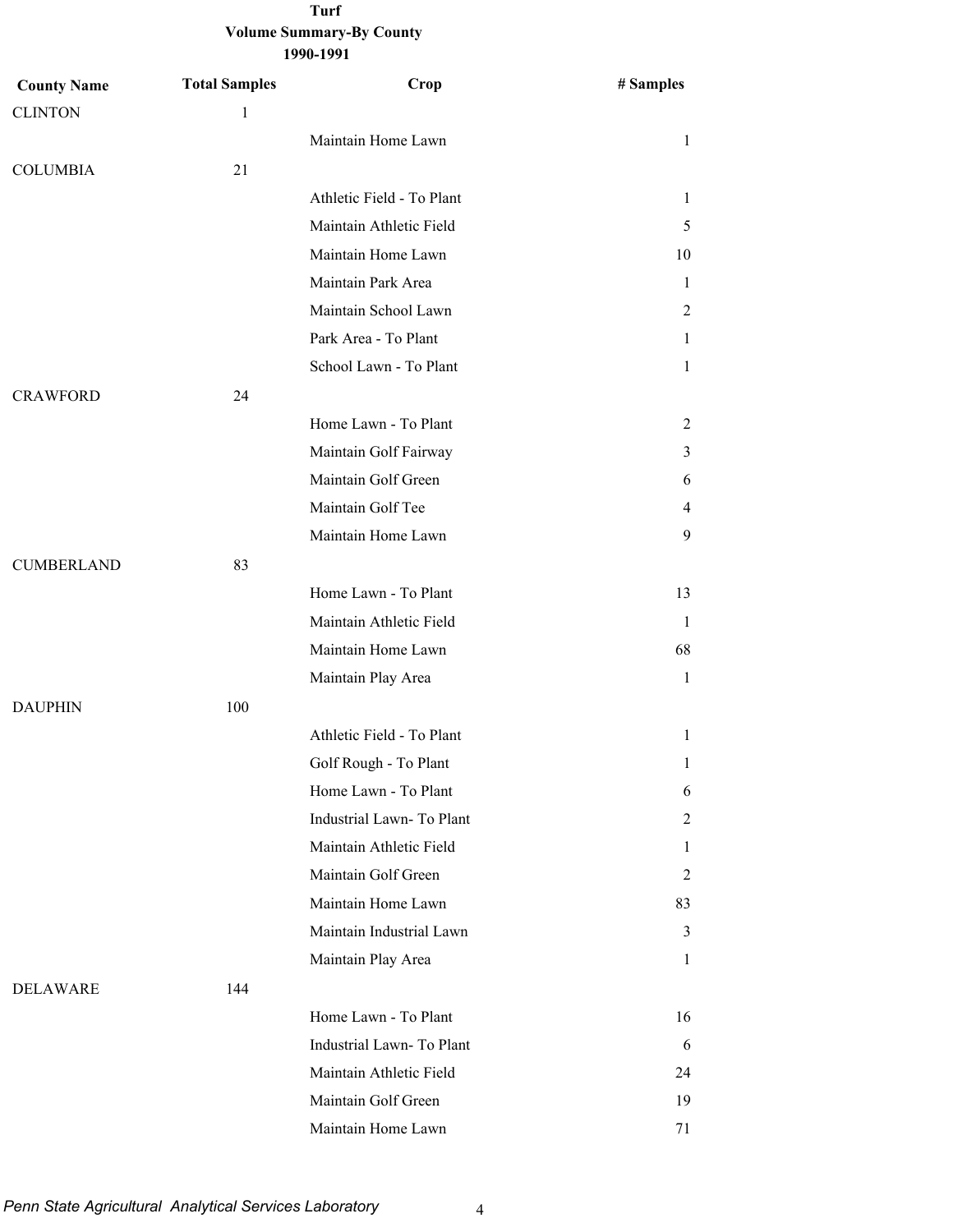**1990-1991**

| <b>County Name</b> | <b>Total Samples</b> | Crop                      | # Samples      |
|--------------------|----------------------|---------------------------|----------------|
|                    |                      | Maintain Park Area        | 2              |
|                    |                      | Maintain Play Area        | $\overline{2}$ |
|                    |                      | Maintain School Lawn      | $\mathbf{1}$   |
|                    |                      | School Lawn - To Plant    | $\overline{2}$ |
|                    |                      | Sod Production            | $\mathbf{1}$   |
| <b>ELK</b>         | 7                    |                           |                |
|                    |                      | Home Lawn - To Plant      | $\overline{2}$ |
|                    |                      | Maintain Home Lawn        | 5              |
| <b>ERIE</b>        | 106                  |                           |                |
|                    |                      | Home Lawn - To Plant      | 3              |
|                    |                      | Maintain Cemetery         | 2              |
|                    |                      | Maintain Golf Fairway     | 18             |
|                    |                      | Maintain Golf Green       | 19             |
|                    |                      | Maintain Golf Tee         | 18             |
|                    |                      | Maintain Home Lawn        | 37             |
|                    |                      | Maintain Industrial Lawn  | $\overline{2}$ |
|                    |                      | Roadside Area - To Plant  | $\tau$         |
| <b>FAYETTE</b>     | 21                   |                           |                |
|                    |                      | Home Lawn - To Plant      | $\overline{2}$ |
|                    |                      | Industrial Lawn- To Plant | 1              |
|                    |                      | Maintain Home Lawn        | 18             |
| <b>FOREST</b>      | $\mathbf{1}$         |                           |                |
|                    |                      | Maintain Home Lawn        | $\mathbf{1}$   |
| <b>FRANKLIN</b>    | 95                   |                           |                |
|                    |                      | Golf Fairway - To Plant   | $\mathbf{1}$   |
|                    |                      | Home Lawn - To Plant      | 10             |
|                    |                      | Maintain Athletic Field   | -1             |
|                    |                      | Maintain Golf Green       | 10             |
|                    |                      | Maintain Home Lawn        | 72             |
|                    |                      | Maintain Park Area        | $\mathbf{1}$   |
| <b>FULTON</b>      | $\mathbf{1}$         |                           |                |
|                    |                      | Home Lawn - To Plant      | $\mathbf{1}$   |
| <b>GREENE</b>      | $\tau$               |                           |                |
|                    |                      | Cemetery - To Plant       | 1              |
|                    |                      | Home Lawn - To Plant      | $\mathbf{1}$   |
|                    |                      | Maintain Home Lawn        | 5              |
| <b>HUNTINGDON</b>  | 14                   |                           |                |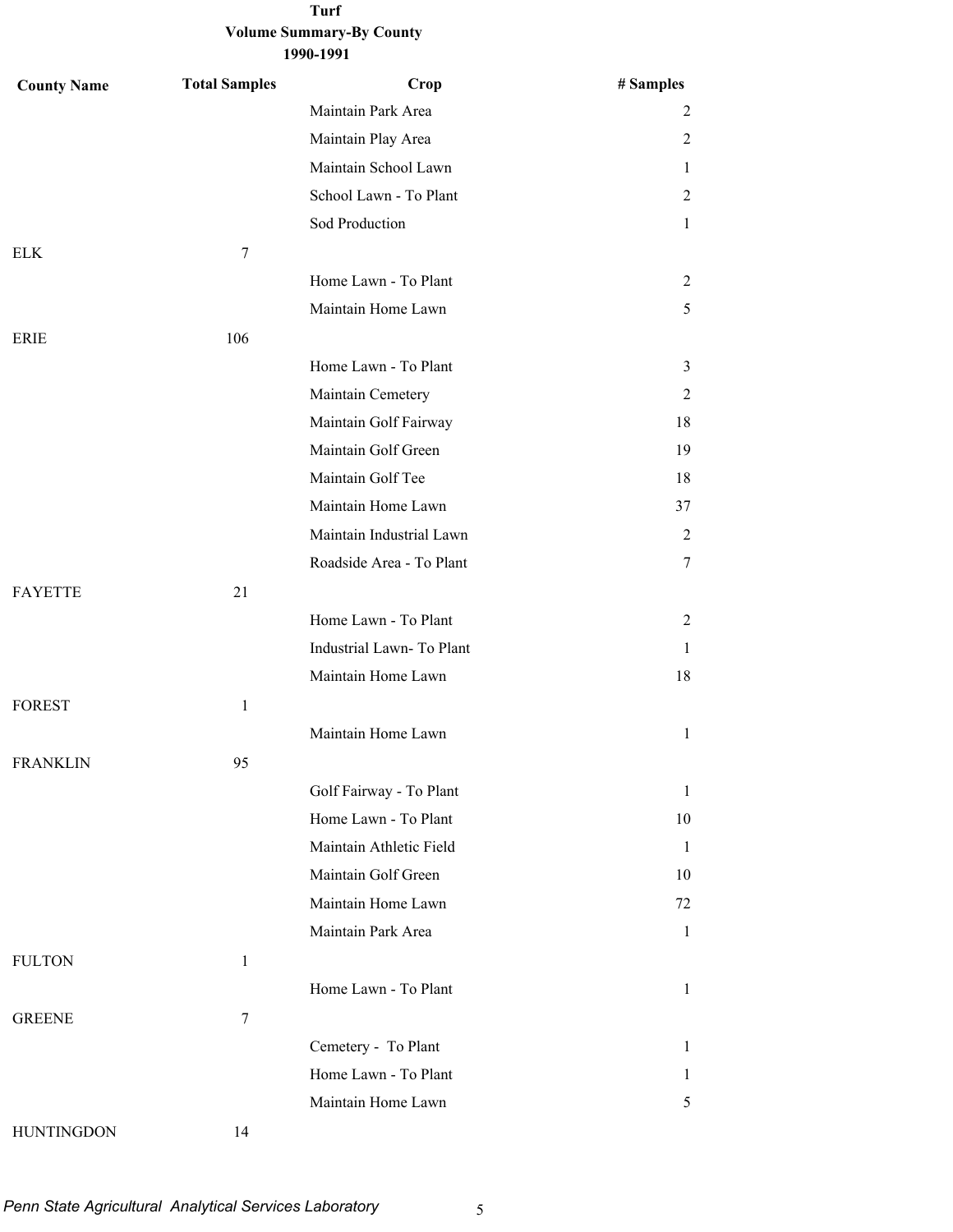**1990-1991**

| <b>County Name</b> | <b>Total Samples</b> | Crop                      | # Samples      |
|--------------------|----------------------|---------------------------|----------------|
|                    |                      | Home Lawn - To Plant      | 5              |
|                    |                      | Industrial Lawn-To Plant  | 1              |
|                    |                      | Maintain Athletic Field   | 2              |
|                    |                      | Maintain Home Lawn        | 6              |
| <b>INDIANA</b>     | 24                   |                           |                |
|                    |                      | Maintain Golf Rough       | 1              |
|                    |                      | Maintain Home Lawn        | 14             |
|                    |                      | Maintain Industrial Lawn  | 9              |
| <b>JEFFERSON</b>   | 9                    |                           |                |
|                    |                      | Maintain Home Lawn        | 3              |
|                    |                      | Maintain Industrial Lawn  | 2              |
|                    |                      | Sod Production            | $\overline{4}$ |
| <b>JUNIATA</b>     | 6                    |                           |                |
|                    |                      | Home Lawn - To Plant      | $\mathfrak{Z}$ |
|                    |                      | Maintain Home Lawn        | 3              |
| <b>LACKAWANNA</b>  | 40                   |                           |                |
|                    |                      | Athletic Field - To Plant | 2              |
|                    |                      | Home Lawn - To Plant      | $\mathbf{1}$   |
|                    |                      | Industrial Lawn- To Plant | 1              |
|                    |                      | Maintain Cemetery         | $\mathbf{1}$   |
|                    |                      | Maintain Golf Fairway     | 7              |
|                    |                      | Maintain Home Lawn        | 21             |
|                    |                      | Maintain Industrial Lawn  | 7              |
| <b>LANCASTER</b>   | 455                  |                           |                |
|                    |                      | Athletic Field - To Plant | 2              |
|                    |                      | Golf Fairway - To Plant   | 1              |
|                    |                      | Home Lawn - To Plant      | 17             |
|                    |                      | Maintain Athletic Field   | 25             |
|                    |                      | Maintain Cemetery         | 1              |
|                    |                      | Maintain Home Lawn        | 400            |
|                    |                      | Maintain Industrial Lawn  | 1              |
|                    |                      | Maintain Park Area        | $\overline{4}$ |
|                    |                      | Maintain Play Area        | $\mathbf{1}$   |
|                    |                      | Maintain School Lawn      | 1              |
|                    |                      | Park Area - To Plant      | $\mathbf{1}$   |
|                    |                      | Roadside Area - To Plant  | 1              |

#### LAWRENCE 15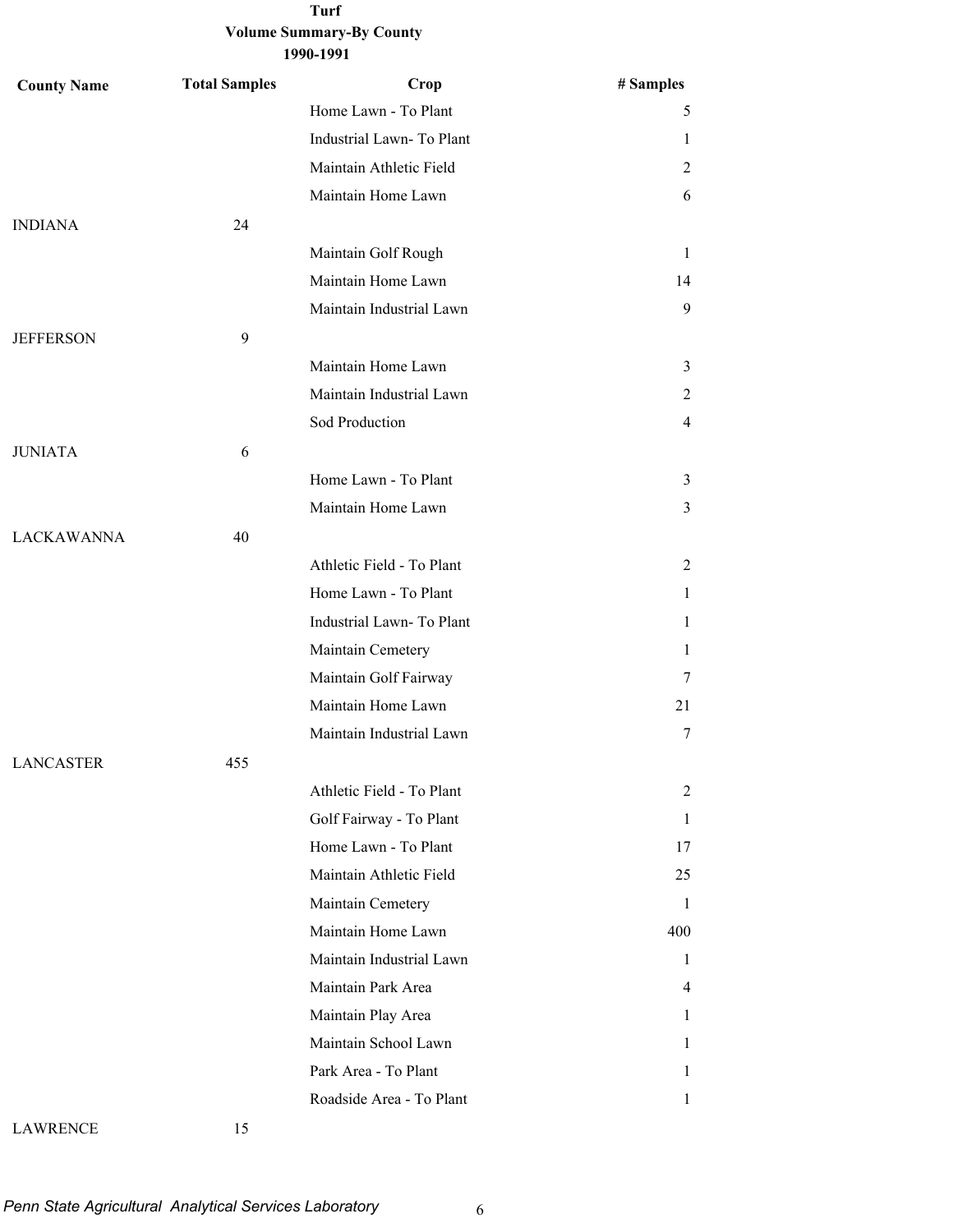**1990-1991**

| <b>County Name</b> | <b>Total Samples</b> | Crop                      | # Samples      |
|--------------------|----------------------|---------------------------|----------------|
|                    |                      | Home Lawn - To Plant      | 1              |
|                    |                      | Maintain Athletic Field   | 5              |
|                    |                      | Maintain Home Lawn        | 8              |
|                    |                      | Park Area - To Plant      | 1              |
| <b>LEBANON</b>     | 97                   |                           |                |
|                    |                      | Athletic Field - To Plant | 2              |
|                    |                      | Cemetery - To Plant       | 1              |
|                    |                      | Home Lawn - To Plant      | 4              |
|                    |                      | Maintain Athletic Field   | 1              |
|                    |                      | Maintain Cemetery         | 12             |
|                    |                      | Maintain Home Lawn        | 74             |
|                    |                      | Maintain Industrial Lawn  | 1              |
|                    |                      | Maintain School Lawn      | 2              |
| <b>LEHIGH</b>      | 125                  |                           |                |
|                    |                      | Golf Fairway - To Plant   | $\mathbf{1}$   |
|                    |                      | Home Lawn - To Plant      | 7              |
|                    |                      | Maintain Athletic Field   | 3              |
|                    |                      | Maintain Golf Fairway     | 3              |
|                    |                      | Maintain Golf Green       | $\overline{4}$ |
|                    |                      | Maintain Golf Tee         | 3              |
|                    |                      | Maintain Home Lawn        | 102            |
|                    |                      | Roadside Area - To Plant  | 1              |
|                    |                      | School Lawn - To Plant    | 1              |
| <b>LUZERNE</b>     | 134                  |                           |                |
|                    |                      | Home Lawn - To Plant      | $\mathbf{1}$   |
|                    |                      | Maintain Golf Fairway     | 14             |
|                    |                      | Maintain Golf Green       | 45             |
|                    |                      | Maintain Golf Tee         | 39             |
|                    |                      | Maintain Home Lawn        | 31             |
|                    |                      | Maintain Industrial Lawn  | $\mathbf{1}$   |
|                    |                      | Roadside Area - To Plant  | 2              |
|                    |                      | Sod Production            | $\mathbf{1}$   |
| <b>LYCOMING</b>    | 36                   |                           |                |
|                    |                      | Golf Green-To Plant       | $\mathbf{1}$   |
|                    |                      | Home Lawn - To Plant      | 1              |
|                    |                      | Maintain Athletic Field   | 1              |
|                    |                      | Maintain Golf Green       | 1              |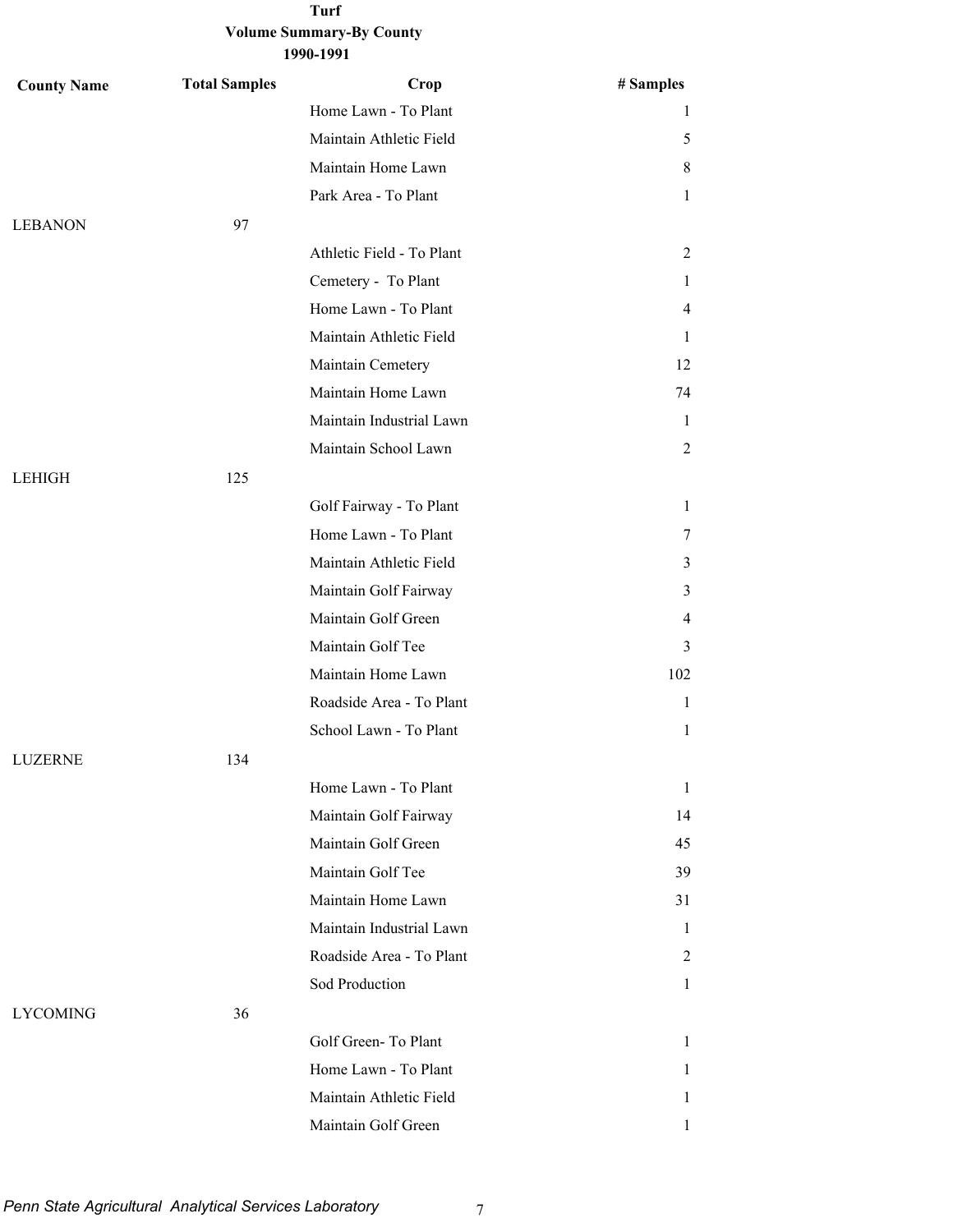| <b>County Name</b> | <b>Total Samples</b> | Crop                      | # Samples      |
|--------------------|----------------------|---------------------------|----------------|
|                    |                      | Maintain Home Lawn        | 30             |
|                    |                      | Sod Production            | $\overline{2}$ |
| <b>MCKEAN</b>      | $\mathbf{1}$         |                           |                |
|                    |                      | Maintain Home Lawn        | $\mathbf{1}$   |
| <b>MERCER</b>      | 20                   |                           |                |
|                    |                      | Home Lawn - To Plant      | $\overline{4}$ |
|                    |                      | Maintain Home Lawn        | 12             |
|                    |                      | Maintain Park Area        | $\overline{4}$ |
| <b>MIFFLIN</b>     | 10                   |                           |                |
|                    |                      | Home Lawn - To Plant      | $\mathbf{1}$   |
|                    |                      | Maintain Home Lawn        | 9              |
| <b>MONROE</b>      | 22                   |                           |                |
|                    |                      | Golf Fairway - To Plant   | $\mathbf{1}$   |
|                    |                      | Golf Green-To Plant       | $\mathbf{1}$   |
|                    |                      | Home Lawn - To Plant      | $\overline{4}$ |
|                    |                      | Maintain Athletic Field   | 1              |
|                    |                      | Maintain Home Lawn        | 15             |
| <b>MONTGOMERY</b>  | 310                  |                           |                |
|                    |                      | Athletic Field - To Plant | 1              |
|                    |                      | Home Lawn - To Plant      | 16             |
|                    |                      | Industrial Lawn-To Plant  | 8              |
|                    |                      | Maintain Athletic Field   | 35             |
|                    |                      | Maintain Golf Fairway     | 1              |
|                    |                      | Maintain Home Lawn        | 226            |
|                    |                      | Maintain Industrial Lawn  | 10             |
|                    |                      | Maintain Park Area        | 5              |
|                    |                      | Maintain Play Area        | 2              |
|                    |                      | Maintain School Lawn      | $\overline{4}$ |
|                    |                      | Play Area - To Plant      | 2              |
| <b>MONTOUR</b>     | 3                    |                           |                |
|                    |                      | Maintain Home Lawn        | 3              |
| <b>NORTHAMPTON</b> | 134                  |                           |                |
|                    |                      | Home Lawn - To Plant      | 7              |
|                    |                      | Industrial Lawn- To Plant | 5              |
|                    |                      | Maintain Athletic Field   | 3              |
|                    |                      | Maintain Golf Fairway     | 4              |
|                    |                      | Maintain Golf Green       | 5              |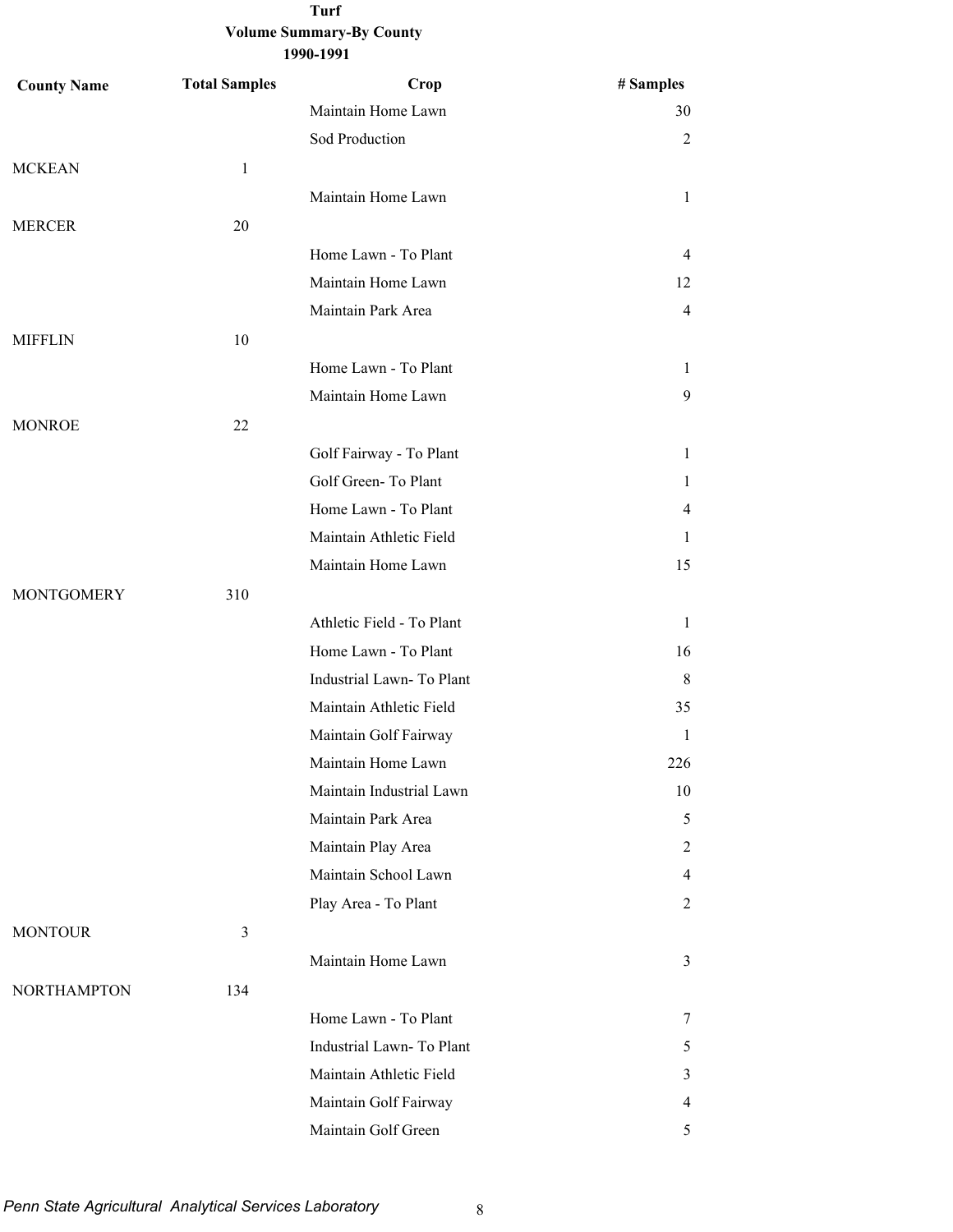**1990-1991**

| <b>County Name</b> | <b>Total Samples</b> | Crop                      | # Samples    |
|--------------------|----------------------|---------------------------|--------------|
|                    |                      | Maintain Golf Tee         | 1            |
|                    |                      | Maintain Home Lawn        | 106          |
|                    |                      | Maintain Industrial Lawn  | 1            |
|                    |                      | Play Area - To Plant      | 1            |
|                    |                      | Roadside Area - To Plant  | 1            |
| NORTHUMBERLAND     | 40                   |                           |              |
|                    |                      | Home Lawn - To Plant      | 7            |
|                    |                      | Maintain Golf Fairway     | 4            |
|                    |                      | Maintain Golf Green       | 8            |
|                    |                      | Maintain Golf Tee         | 5            |
|                    |                      | Maintain Home Lawn        | 16           |
| PERRY              | 7                    |                           |              |
|                    |                      | Home Lawn - To Plant      | 1            |
|                    |                      | Maintain Home Lawn        | 5            |
|                    |                      | Maintain Industrial Lawn  | 1            |
| PHILADELPHIA       | 48                   |                           |              |
|                    |                      | Athletic Field - To Plant | 1            |
|                    |                      | Home Lawn - To Plant      | 5            |
|                    |                      | Maintain Athletic Field   | 3            |
|                    |                      | Maintain Golf Fairway     | 1            |
|                    |                      | Maintain Home Lawn        | 18           |
|                    |                      | Maintain Industrial Lawn  | 2            |
|                    |                      | Park Area - To Plant      | 1            |
|                    |                      | Roadside Area - To Plant  | 11           |
|                    |                      | Sod Production            | 6            |
| <b>POTTER</b>      | $\mathfrak{Z}$       |                           |              |
|                    |                      | Maintain Home Lawn        | 3            |
| <b>SCHUYLKILL</b>  | 28                   |                           |              |
|                    |                      | Home Lawn - To Plant      | 5            |
|                    |                      | Maintain Athletic Field   | 3            |
|                    |                      | Maintain Home Lawn        | 17           |
|                    |                      | Roadside Area - To Plant  | 3            |
| <b>SNYDER</b>      | 16                   |                           |              |
|                    |                      | Athletic Field - To Plant | 3            |
|                    |                      | Home Lawn - To Plant      | 2            |
|                    |                      | Maintain Home Lawn        | 10           |
|                    |                      | Park Area - To Plant      | $\mathbf{1}$ |

Penn State Agricultural Analytical Services Laboratory 9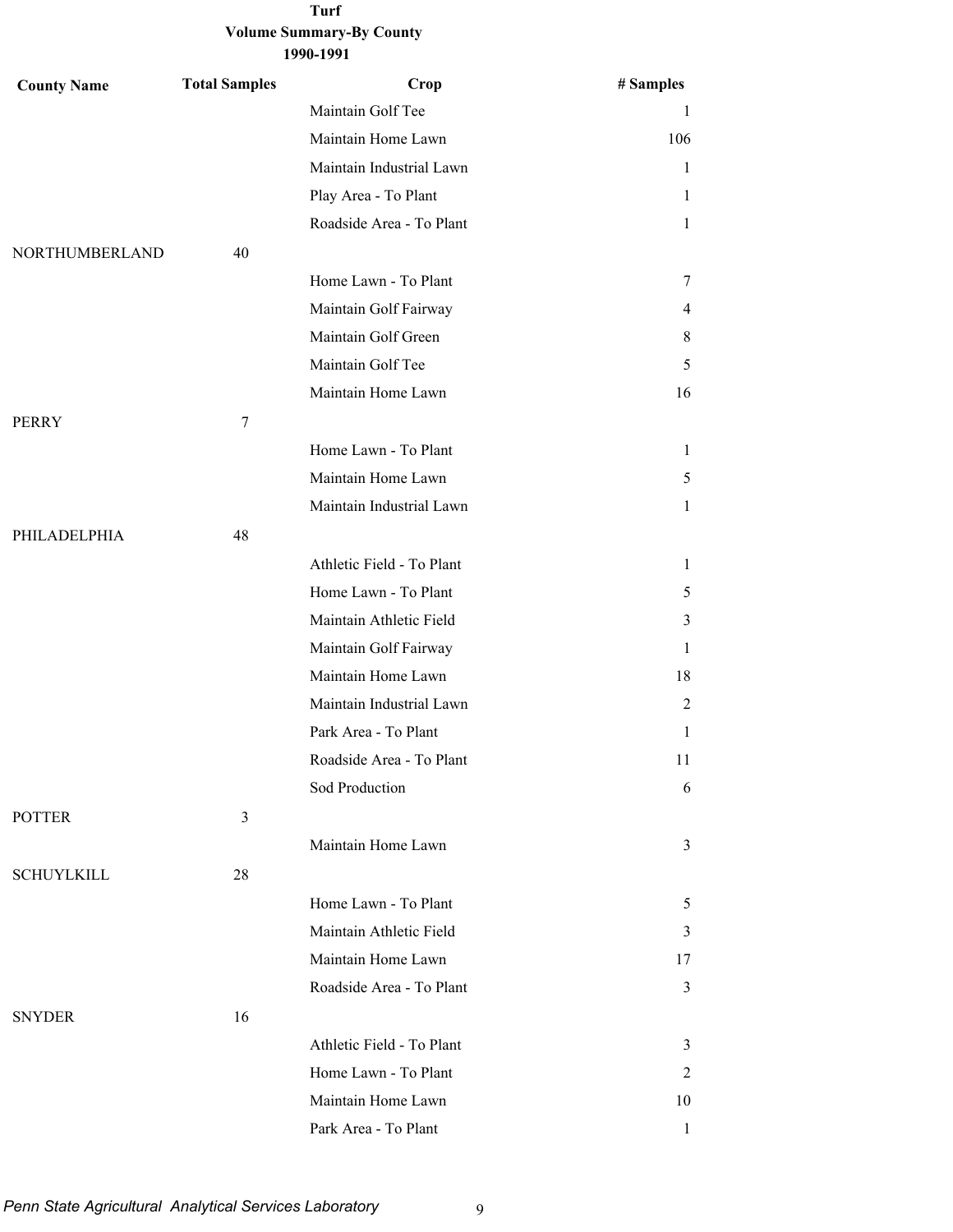| <b>County Name</b> | <b>Total Samples</b> | Crop                     | # Samples      |
|--------------------|----------------------|--------------------------|----------------|
| <b>SOMERSET</b>    | 22                   |                          |                |
|                    |                      | Maintain Home Lawn       | 22             |
| <b>SUSQUEHANNA</b> | 5                    |                          |                |
|                    |                      | Maintain Home Lawn       | 5              |
| <b>TIOGA</b>       | 4                    |                          |                |
|                    |                      | Maintain Home Lawn       | $\overline{4}$ |
| <b>UNION</b>       | 11                   |                          |                |
|                    |                      | Maintain Home Lawn       | 11             |
| <b>VENANGO</b>     | $\tau$               |                          |                |
|                    |                      | Maintain Athletic Field  | $\mathbf{1}$   |
|                    |                      | Maintain Golf Fairway    | 1              |
|                    |                      | Maintain Home Lawn       | $\overline{4}$ |
|                    |                      | Roadside Area - To Plant | $\mathbf{1}$   |
| <b>WARREN</b>      | 11                   |                          |                |
|                    |                      | Maintain Home Lawn       | 5              |
|                    |                      | Maintain Industrial Lawn | 5              |
|                    |                      | Roadside Area - To Plant | $\mathbf{1}$   |
| <b>WASHINGTON</b>  | 24                   |                          |                |
|                    |                      | Home Lawn - To Plant     | $\mathbf{1}$   |
|                    |                      | Maintain Athletic Field  | 1              |
|                    |                      | Maintain Home Lawn       | 20             |
|                    |                      | Play Area - To Plant     | 1              |
|                    |                      | Roadside Area - To Plant | 1              |
| WAYNE              | 3                    |                          |                |
|                    |                      | Maintain Home Lawn       | 3              |
| WESTMORELAND       | 71                   |                          |                |
|                    |                      | Golf Fairway - To Plant  | 1              |
|                    |                      | Home Lawn - To Plant     | 4              |
|                    |                      | Industrial Lawn-To Plant | 1              |
|                    |                      | Maintain Golf Fairway    | 15             |
|                    |                      | Maintain Golf Green      | 5              |
|                    |                      | Maintain Golf Tee        | 4              |
|                    |                      | Maintain Home Lawn       | 38             |
|                    |                      | Maintain Industrial Lawn | 1              |
|                    |                      | Maintain Park Area       | 1              |
|                    |                      | Play Area - To Plant     | $\mathbf{1}$   |
|                    |                      |                          |                |